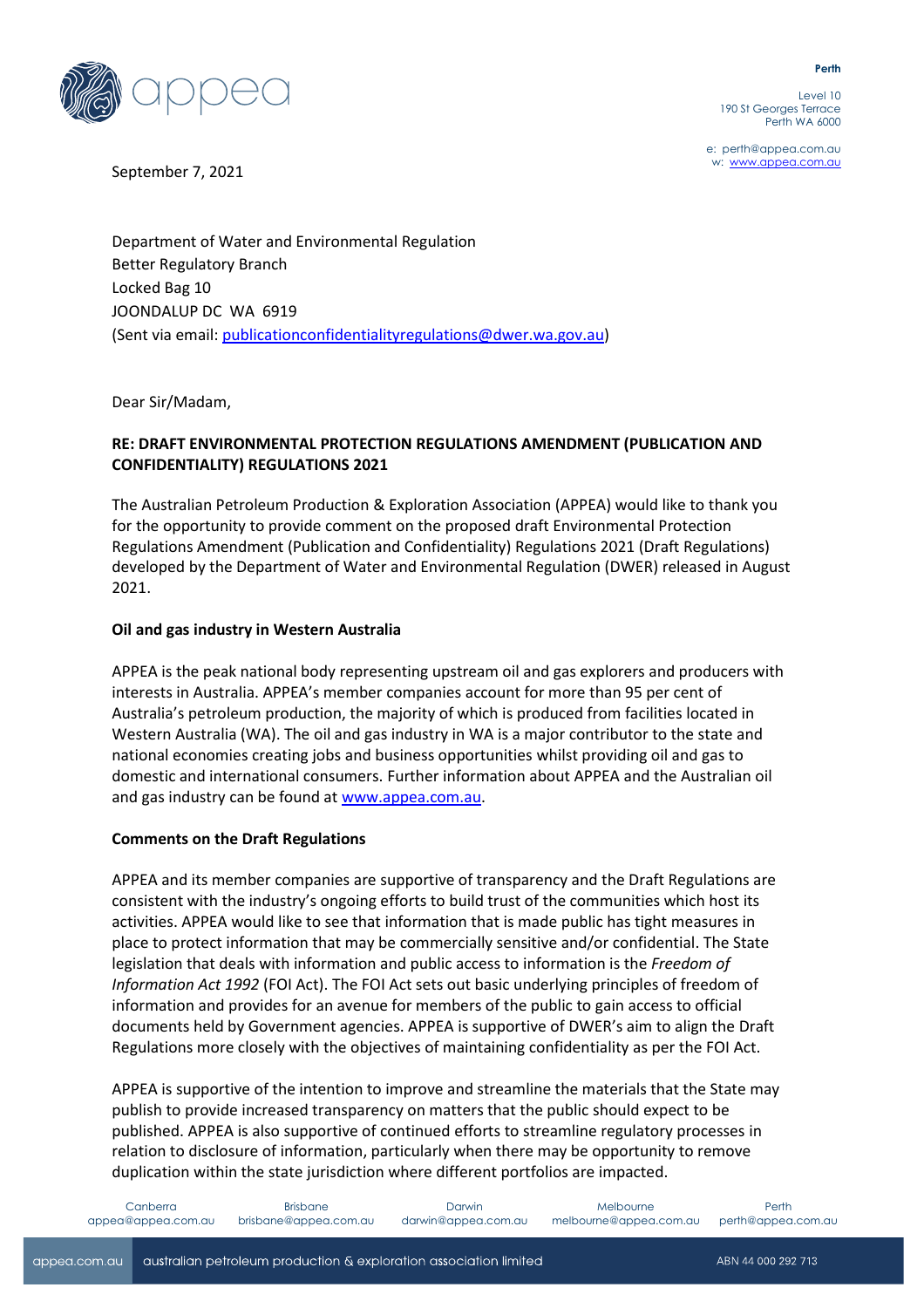

APPEA has identified key issues in the Draft Regulations for publication and confidentiality and provides the following comments.

### **Publication of information for proposals submitted under Part IV of the EP Act**

The provision for record keeping of referred proposals is described at section 39 of the *Environmental Protection Act 1986* (EP Act) and states that the Environmental Protection Authority (EPA) must keep a public record of each referred proposal, and shall in that public record set out whether or not that proposal is to be assessed under Part IV and if yes, publish the level of assessment.<sup>1</sup> Prior to the amendments to the EP Act, the proponent could request that certain information be kept confidential however, in its current form, the *Environmental Protection Amendment Act 2020* (EP Amendment Act) limits the ability for the EPA to refrain from publishing documents and information.

APPEA understands the purpose of the Draft Regulations is to provide the EPA and the Chief Executive Officer (CEO) of DWER with the discretion to make decisions in relation to publishing, or not publishing, certain documentation. APPEA is supportive of this approach, and for the EPA and CEO of DWER to maintain discretion and to continue to protect confidential information that it receives from proponents and clearing permit holders and applicants.

### **Publication of information for clearing permits made under Part V, Division 2 of the EP Act**

In relation to the amendments to the Clearing Regulations, APPEA agrees that there needs to be a process for applicants and holders to request the CEO of DWER keep confidential the whole or part of documentation that has been provided. APPEA is supportive of the EPA and CEO of DWER to continue to protect confidential information that it receives from clearing permit holders and applicants.

APPEA notes that under Part 2 and Part 3 of the explanatory memorandum, the following text is included:

*The CEO may also (without a request being made) keep certain information confidential including:*

- *personal information*
- *bank account details*
- *precise location of threatened, endangered, vulnerable or priority species, or their breeding areas*

*• precise location of native species and their breeding habitat if the CEO considers that publication would threaten the survival of the population.*

To align with the FOI Act, APPEA believes that 'the CEO may' should be replaced with 'the CEO will' to ensure that confidential information is not published.

## **Conclusion**

APPEA is supportive of transparency in the oil and gas industry and appreciates that DWER and the EPA is mindful of commercially sensitive and personal information not being made public, by

<sup>&</sup>lt;sup>1</sup> Section 39(a) and (b) of th[e EP Act](https://www.legislation.wa.gov.au/legislation/prod/filestore.nsf/FileURL/mrdoc_17587.pdf/$FILE/Environmental%20Protection%20Act%201986%20-%20%5B04-00-01%5D.pdf?OpenElement) 1986